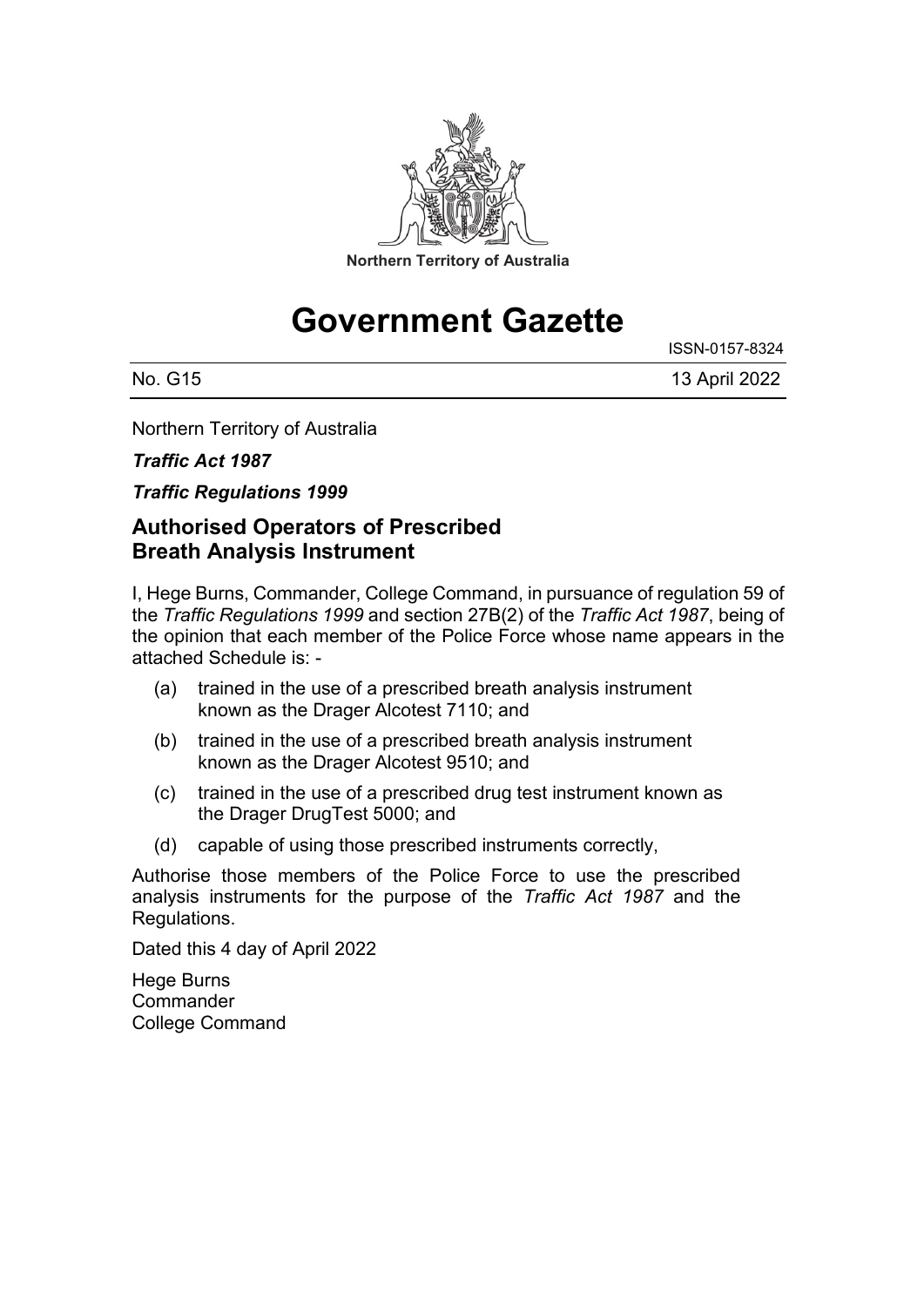#### **Schedule**

| <b>Registration number</b> | Surname        | <b>Given Names</b>   |  |  |
|----------------------------|----------------|----------------------|--|--|
| Drager Alcotest 7110       |                |                      |  |  |
| 30337                      | <b>McBride</b> | <b>Maxwell Kevin</b> |  |  |
| Drager Alcotest 9510       |                |                      |  |  |
| 30337                      | <b>McBride</b> | <b>Maxwell Kevin</b> |  |  |
| Drager DrugTest 5000       |                |                      |  |  |
| 30337                      | <b>McBride</b> | <b>Maxwell Kevin</b> |  |  |
|                            |                |                      |  |  |